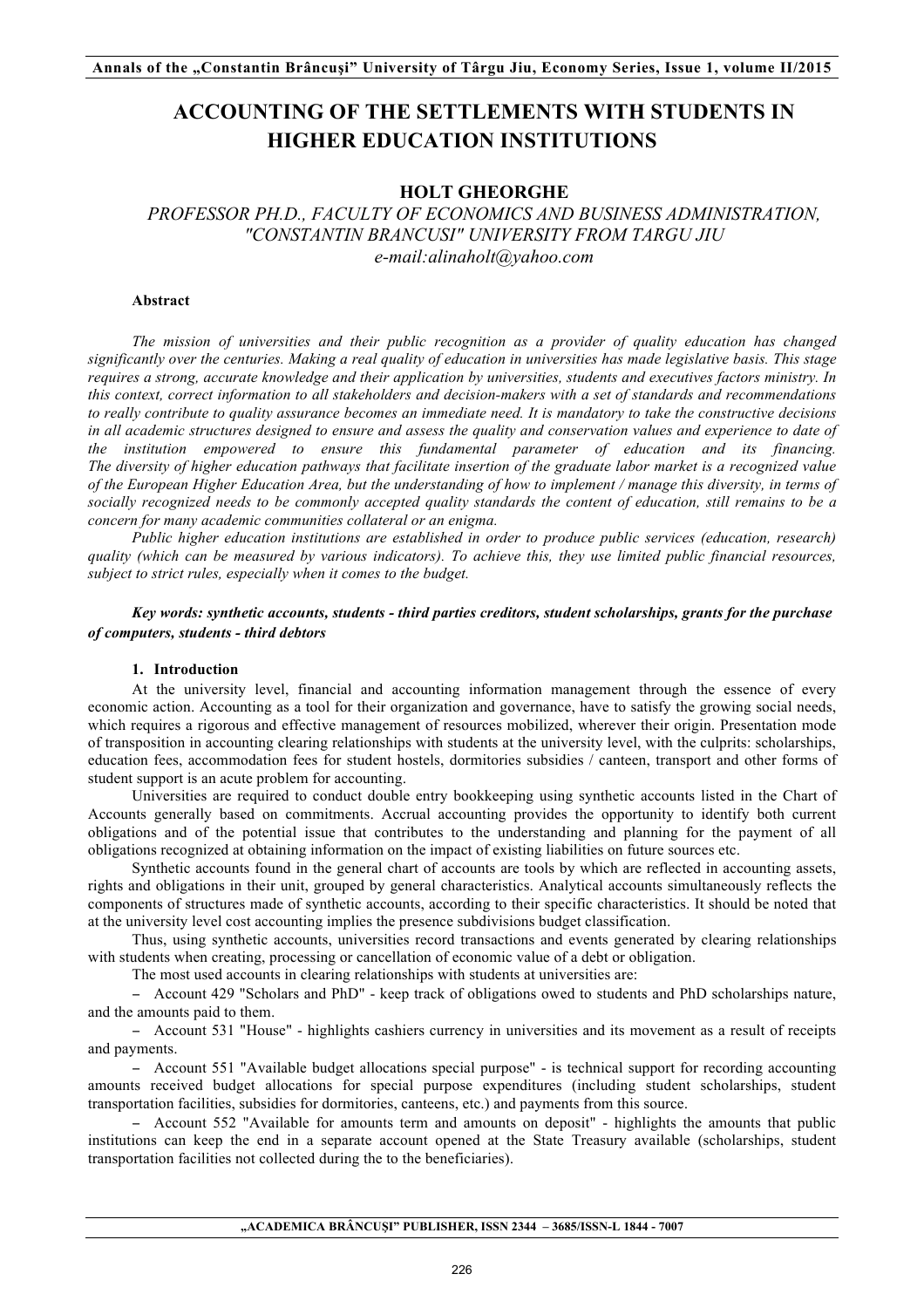# **Annals of the "Constantin Brâncuşi" University of Târgu Jiu, Economy Series, Issue 1, volume II/2015**

− Account 560 "Available of public institutions financed from own revenues" - reflects revenues from own revenues (education fees, fees for issuing various specific documents for the restoration of discipline etc.) and payments made on account of own revenues (such as travel expenses of students).

− Account 677 "Social Aid" - made the expenditure of social benefits, expenses are distributed at the end of the result patrimonial account.

− Account 679 "Other expenses" - keep track of other expenditure incurred by the budget, including the costs and doctoral student scholarships.

− Account 704 "Income from work performed and services rendered" - in clearing relationships with students, is used to reflect income from education fees, fees for dormitories and cafeterias, collected from students, revenues at the end of the period are built result patrimonial account.

− Account 773 "Income from special purpose budget allocations" - highlights revenue from special purpose grants received from the budget.

## **2. Highlighting the settlement accounts universities relations with students**

Accounting legitimize a particular model of objective knowledge of reality, demonstrable mathematical arguments, verifiable by keeping the unit and the existence of supporting documentary.

How Recognition of clearing relationships with students, both in the position of third parties are debtors and creditors in the others, is complex and plays below the two destinations.

# **A. Students - third parties creditors**

*Student Scholarships*

Collecting funds for scholarships for students is based institutional agreement between the university and the Ministry of Education and Scientific Research (the institution that sets the objectives of the education system and has the responsibility to develop and implement national education policy).

Funding for scholarships for students amount 148.138 lei and are collected through territorial units of the state treasury:

|                                | $=$ |                                     | 148 138 lei |
|--------------------------------|-----|-------------------------------------|-------------|
| "Available budget allocations" |     | "Income from budgetary allocations" |             |
| with special purpose"          |     | with special purpose"               |             |

It accounted obligation to pay scholarships based on synthetic reports scholarships payments. The preparation of these documents is achieved in stages, as follows:

- Depending on the financial resources received from the Ministry of Education, under contract institutional and own resources affected this purpose is achieved breakdown over faculties.

- Distribution of "scholarship fund" on faculties is based on the number of students in full-time education without education fees.

- The faculties draw up nominal scholarship tables, containing, inter alia, the identification of scholars and the monthly amount of scholarships due to them.

- Reports nominal grantees are centralized in the summary report on the payment of scholarships.

|                  | $\overline{\phantom{0}}$ | 429                | 184 818 lei |
|------------------|--------------------------|--------------------|-------------|
| "Other expenses" |                          | "Scholars and PhD" |             |

- Based on the payment order scholarships payment is highlighted in accounting as follows:

| 429                | $\frac{0}{0}$                         | 184 818 lei  |
|--------------------|---------------------------------------|--------------|
| "Scholars and PhD" | 551                                   |              |
|                    | "Available budget allocations"        | 148 138 lei  |
|                    | with special purpose"                 |              |
|                    | 560                                   | 36 680 lei * |
|                    | "Available public institutions"       |              |
|                    | entirely financed from own revenues " |              |

\* The difference of 36,680 lei (184.818lei - 148.138 lei) is an additional fund from their own income (3.600 lei/ month) and 20% share of foreign students education fees (680 lei / month).

Performance scholarships and grants awarded to students at school competitions are paid from the cash account of the institution financed from own revenues. The number and amount of performance scholarships are established at university level.

-Registration costs student scholarships in the amount of 700 lei, according to the situation of stock performance summary prepared by the decision of the university senate, shall be made as follows:

| 679              | 429                | 700 lei |
|------------------|--------------------|---------|
| "Other expenses" | "Scholars and PhD" |         |

### **"ACADEMICA BRÂNCUŞI" PUBLISHER, ISSN 2344 – 3685/ISSN-L 1844 - 7007**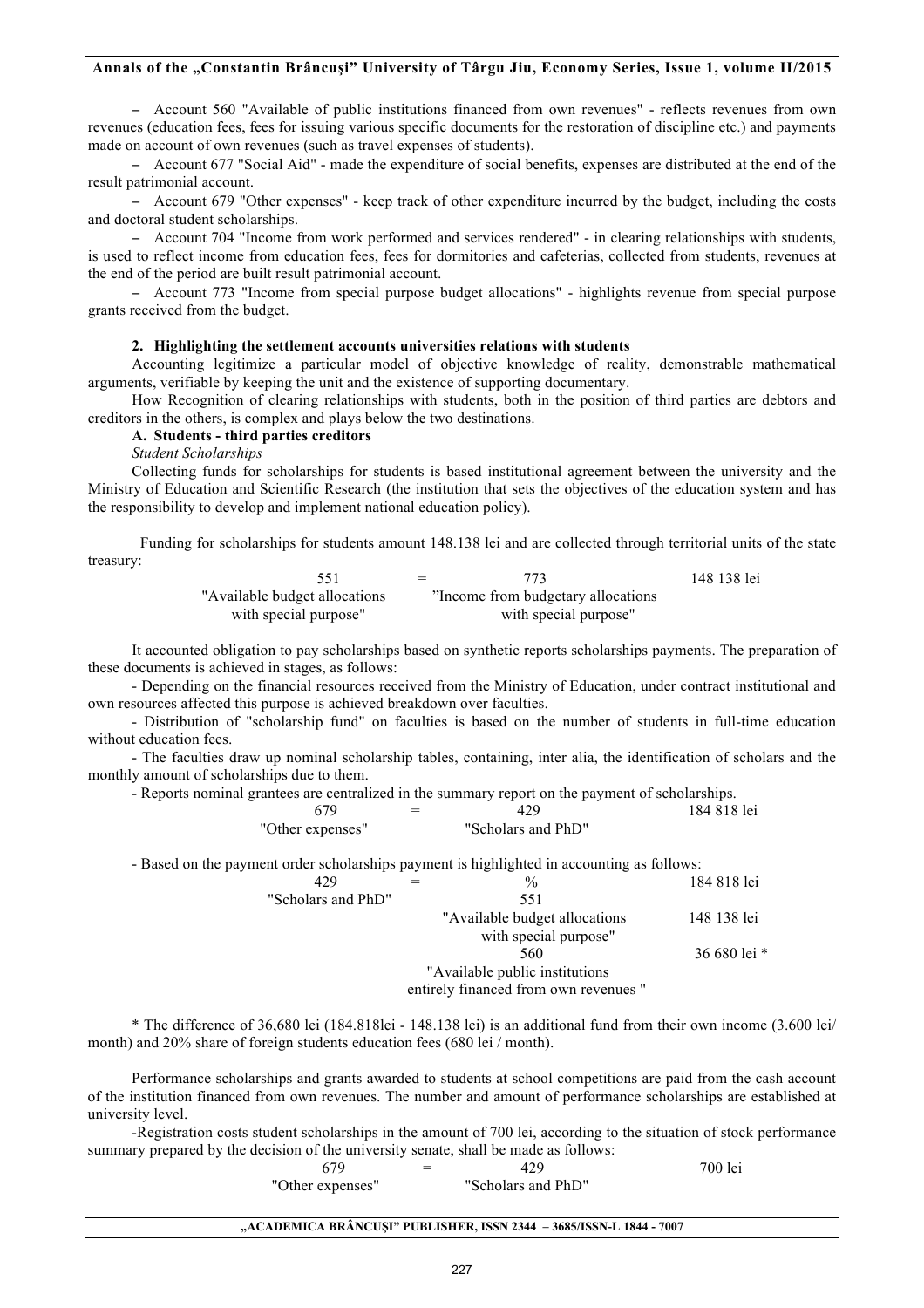# **Annals of the "Constantin Brâncuşi" University of Târgu Jiu, Economy Series, Issue 1, volume II/2015**

| - Payment student scholarships based payment order shall be entered as follows:<br>429<br>"Scholars and PhD"                                                                                                                                                                                                          | $=$        | 560<br>"Available public institutions<br>entirely financed from own revenues"              | 700 lei                |
|-----------------------------------------------------------------------------------------------------------------------------------------------------------------------------------------------------------------------------------------------------------------------------------------------------------------------|------------|--------------------------------------------------------------------------------------------|------------------------|
| Grants for the purchase of computers<br>Financial aid is granted for the purchase of computers under Law no. 269/2004 on granting financial assistance<br>to stimulate the purchase of computers, as amended.<br>- Receiving the grant, in the amount of 1.582 lei, accounting translates as follows:                 |            |                                                                                            |                        |
| 551<br>"Available budget allocations<br>with special purpose"                                                                                                                                                                                                                                                         | $=$        | 773<br>"Income from budgetary grants<br>with special purpose"                              | 1.582 lei              |
| - Highlighting the obligation to pay the supplier invoice counter computer:<br>677<br>"Social Aid"                                                                                                                                                                                                                    |            | 401<br>"Suppliers"                                                                         | 1.582 lei              |
| - Payment of the purchase invoice computer based payment order:<br>401<br>"Providers"                                                                                                                                                                                                                                 |            | 551<br>"Available budget allocations<br>with special purpose"                              | 1.582 lei              |
| Subsidy for accommodation and meals<br>They are granted on the basis of additional contract between each university and the main credit - Ministry of<br>Education and Scientific Research.<br>- Receiving grants for accommodation and food stands in accounting as follows:<br>551<br>"Available budget allocations | $=$        | 773<br>"Income from budgetary allocations                                                  | 15.600 lei             |
| with special purpose"<br>- Amounts received are used to pay various utility bills, as follows:<br>401<br>"Providers"                                                                                                                                                                                                  | $=$        | with special purpose"<br>501<br>"Available in budget allocations<br>with special purpose " | 15.600 lei             |
| Subsidy for students transport<br>-The collected amount of 9.757 lei representing additional funding for student transportation costs (based on<br>complementary funding contract and account statement issued by the state treasury units):<br>551<br>"Available budget allocations                                  | $=$        | 773<br>" Income from budgetary allocations                                                 | 9.757 lei              |
| with special purpose"<br>- Closure of the state treasury, based on lifting cash the check, the sum of 9.757 lei, representing 50% of tariffs<br>for students transporting:                                                                                                                                            |            | with special purpose"                                                                      |                        |
| 581<br>"Internal transfers"<br>5311                                                                                                                                                                                                                                                                                   | $=$<br>$=$ | 551<br>"Available budget allocations<br>with special purpose"<br>581                       | 9.757 lei<br>9.757 lei |
| "Petty cash in lei"<br>Expense subsidies for transport is employed on the basis of the students who benefit from a 50% reduction in<br>tariffs for local public transportation and between localities.<br>- Recording of travel expenses incurred by students:<br>677                                                 |            | "Internal transfers"<br>462                                                                | 9.345 lei              |
| "Social Aid"<br>- Based on the table rated the amounts refunded to students who receive a discount on fares, are paid the<br>equivalent transport operation shall be recorded in the grade book and cash register:<br>462                                                                                             |            | "Creditors"<br>5311                                                                        | 9.345 lei              |

# **"ACADEMICA BRÂNCUŞI" PUBLISHER, ISSN 2344 – 3685/ISSN-L 1844 - 7007**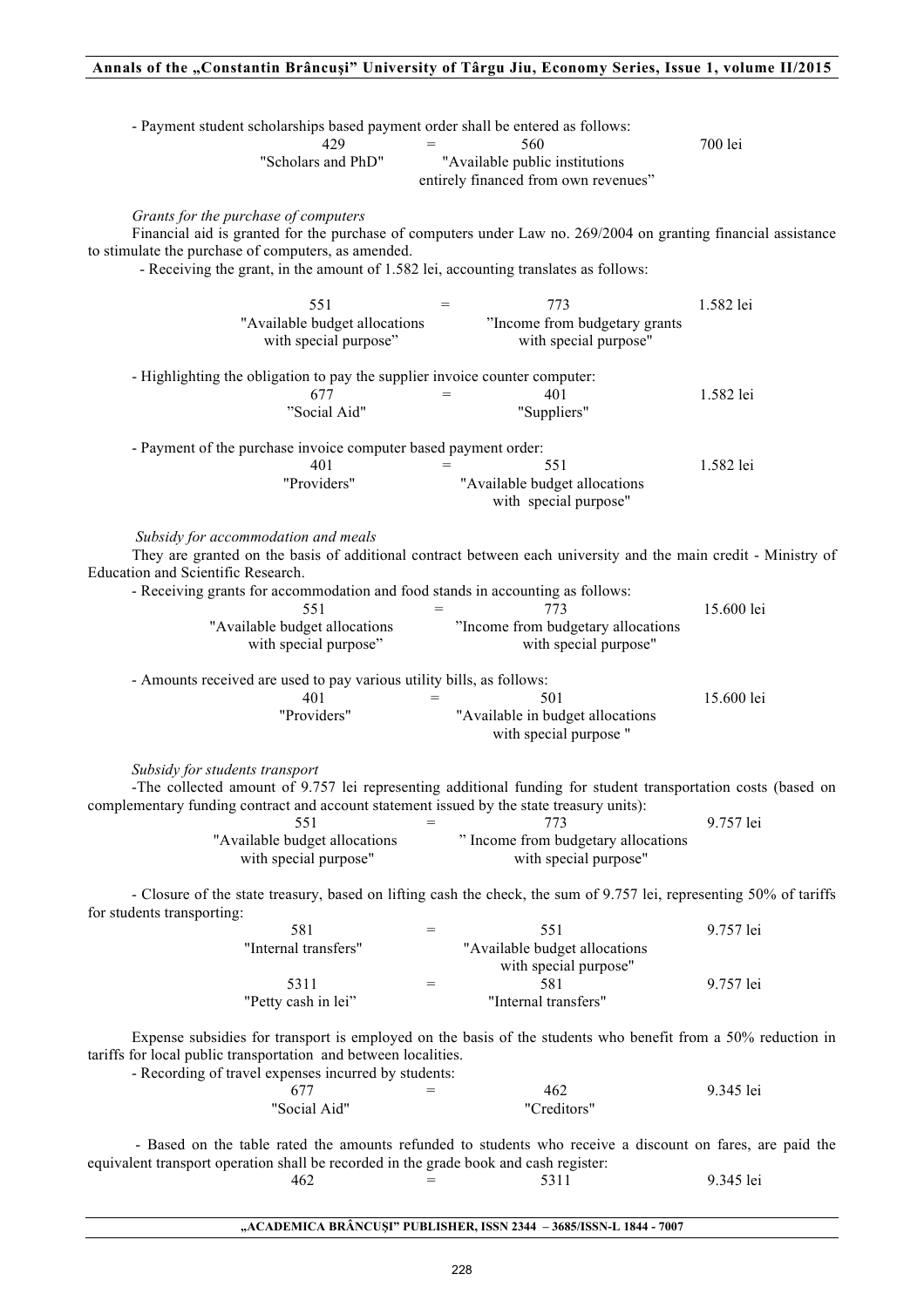# **Annals of the "Constantin Brâncuşi" University of Târgu Jiu, Economy Series, Issue 1, volume II/2015**

"Creditors" "Petty cash in lei"

- Unused amounts representing scholarships or grants for students transfer into account amounts mandate been beeing reported for the next financial year:

| 581                     | 5311                 | 510 lei |
|-------------------------|----------------------|---------|
| "Internal transfers"    | "Petty cash in lei"  |         |
| 552                     | 581                  | 510 lei |
| "Available for          | "Internal transfers" |         |
| amounts of mandate      |                      |         |
| and amounts on deposit" |                      |         |

## **B. Students - third debtors**

In this posture in relation to students, universities receive some funding sources, found in the own revenues.

The composition of own revenues are identified: education fees, license fees, fees for masters, fees remakes of disciplines, registration fees, laboratory fees for recovery, re-registration fees, fees for participation in conferences, service charges education fees, fees for issuing transcripts etc.

The instrumentation is simple accounting, revenues are recognized at the time of their receipt.

- Collecting payment order or the receipt of fees for accommodation in dormitories and tuition fees in the amount of 182,633 lei:

| $\frac{0}{0}$                        | 704                    | 182.633 lei |
|--------------------------------------|------------------------|-------------|
| 560                                  | "Income from work"     | 124 203 lei |
| "Available of public institutions"   | and services rendered" |             |
| entirely financed from own revenues" |                        |             |
| 5311                                 |                        | 58.430 lei  |
| "Petty cash in lei"                  |                        |             |

- Submission by post at the amount received in cash representing the choice of homes to the territorial units of the state treasury:

| 581                                                                                                             | $=$ | 5311                                  | 58.430 lei |
|-----------------------------------------------------------------------------------------------------------------|-----|---------------------------------------|------------|
| "Internal transfers"                                                                                            |     | "Petty cash in lei"                   |            |
| 560                                                                                                             | $=$ | 581                                   | 58.430 lei |
| "Available of public institutions                                                                               |     | "Internal transfers"                  |            |
| entirely financed from own revenues"                                                                            |     |                                       |            |
| - Collection of money, amounting to 43,624 lei, representing the canteen meals:                                 |     |                                       |            |
| 5311                                                                                                            |     | 704                                   | 43.624 lei |
| "Petty cash in lei"                                                                                             | $=$ | "Income from work performed           |            |
|                                                                                                                 |     | and services rendered"                |            |
| - Raising cash for moving students amounting to 2,238 lei, based on lifting check cash from the state treasury: |     |                                       |            |
| 581                                                                                                             | $=$ | 560                                   | 2.238 lei  |
| "Internal transfers"                                                                                            |     | "Available of public institutions     |            |
|                                                                                                                 |     | entirely financed from own revenues " |            |
| 5311                                                                                                            | $=$ | 581                                   | 2.238 lei  |
| "Petty cash in lei"                                                                                             |     | "Internal transfers"                  |            |
| - Provide advance for moving students on essay for travel and the provision of payment:                         |     |                                       |            |
| 542                                                                                                             |     | 5311                                  | 2.238 lei  |
| "Cash Advances"                                                                                                 |     | " Petty cash in lei"                  |            |
| - Justification advance for travel (transport, accommodation, participation fees):                              |     |                                       |            |
| 614                                                                                                             | $=$ | 542                                   | 2.238 lei  |
| "Travel expenses                                                                                                |     | "Cash advances"                       |            |
| postings, transfers"                                                                                            |     |                                       |            |
|                                                                                                                 |     |                                       |            |

## **"ACADEMICA BRÂNCUŞI" PUBLISHER, ISSN 2344 – 3685/ISSN-L 1844 - 7007**